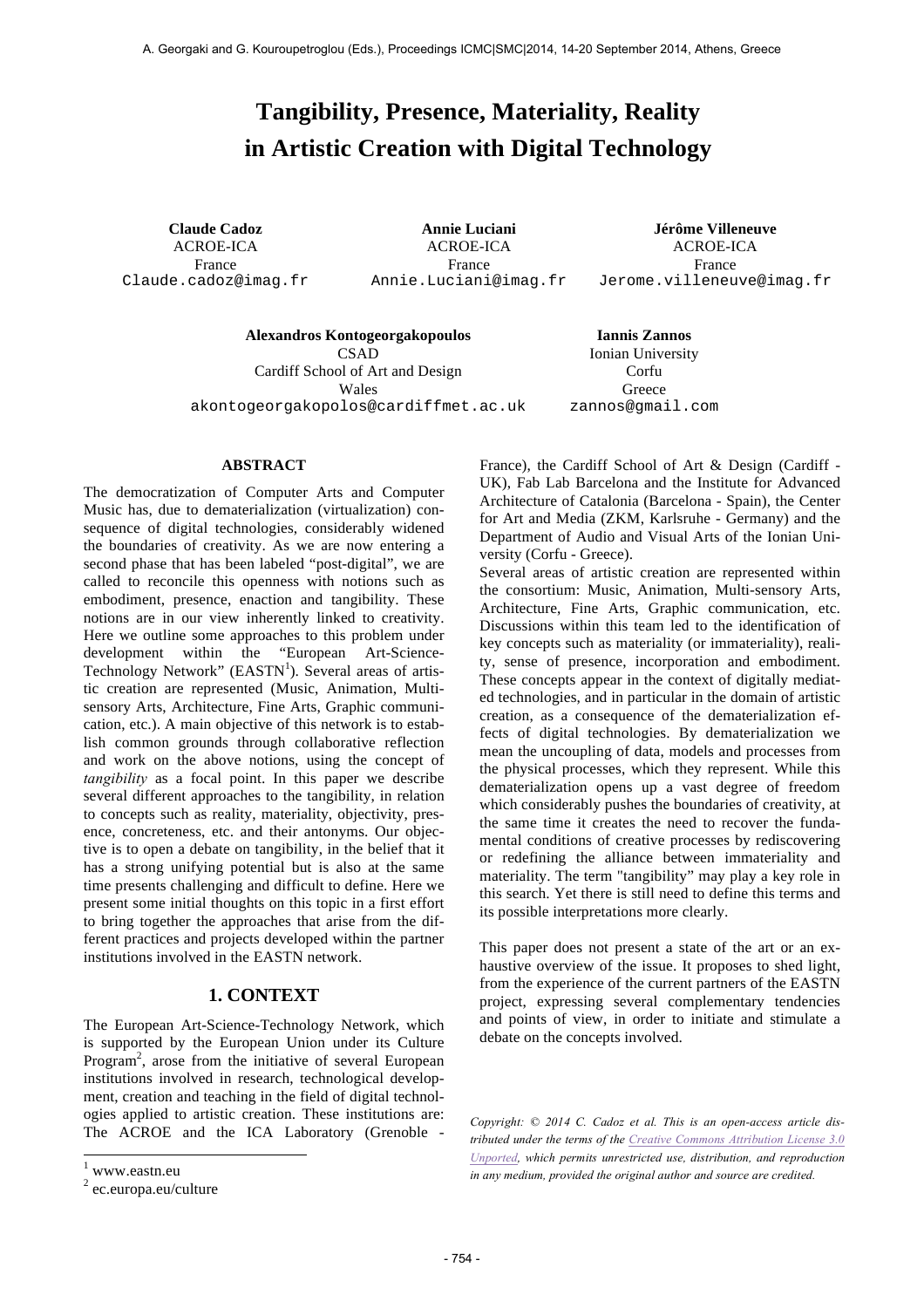# **2. TO BE OR NOT TO BE … "TANGIBLE"**

#### **2.1 Human – Computer – Environment interactions**

Our proposed starting point is the proposition that digital technologies deal with information, not with matter in a physical sense. While information requires physical media to be created, processed, transmitted, stored and preserved, it is regarded as representing something different than these media. In other words, we can consider digital computing devices as belonging to a world of information carried by symbols, "digital symbols" or bits, and processed by operations, boolean operators, applied on these symbols. This makes out the abstract and intangible character of the digital, since "touching" symbols is not possible and lies outside the metaphorical framework of the digital. Even if these symbols and operations are carried by matter (electrons, electric wires, electronic circuits), we can only experience their function and evolution indirectly (if at all). And in order to use them to achieve a predefined goal, we need to apply arbitrarily defined correspondences between the logical / symbolic and the physical / material. The issue of tangibility arises from this condition.

In order to act on the computer, the human has no other means than his/her voice, body, and gestures. Devices are needed in a way to establish links between the physical phenomena produced by voice or by gestures and the symbols of the digital domain.

The use of the results may be of two different natures. It may be direct, involving the human senses. In this case, there is a necessity for devices that establish links between digital symbols and natural perception: the hearing, the sight and the tactilo-proprio-kinesthetic (haptic) senses. It may also be indirect, or more precisely resulting in a physical transformation of something in the human's environment. In this case, the digital phenomena must be linked to devices that control energy in motors (actuators) and engines that act, modify, transform the matter in our environment. And finally – but this cannot be done entirely without the help of the human, that is to say without some links of the first type evoked above – digital processes may be controlled or at least influenced by phenomena of the physical environment. In this case, devices are needed to link the phenomena to the digital symbols. These devices are called sensors. Sensors, display devices and actuators are then necessary and complementary basic components of any system involving computer for human-computer-environment interactions.

The "interfaces" going from human action or physical environment to digital world and from digital world to human senses or to physical world, can be configured in various ways. Some characteristic cases are:

The computer and interfaces can be configured to imitate in all respects the behavior of a physical object, such as a musical instrument or a material object that we can animate. This is the case in the "Multisensory and Interactive Simulation of Physical Objects" presented below. We can say that the computer here plays the role of an "instrument". Strictly speaking, this device is not an instrument in the physical sense since it treats symbols. One could more appropriately characterize it as "metaphorical insttument".

- The computer can act as tool for creating models of a physical environment in order to support creation and manipulation of abstractions. In this case the digital tool is used in a manner analogous to earlier nondigital ones, such as the symbolic techniques that are used for example in mathematics to solve equations or to perform calculations. Graphical programming environments as well as WIMP based software are commonly used as interfaces for this type of use. This type of tool can support and stimulate work on the conceptual level by providing different types of graphic representations as well as the possibility to manipulate those representations in order to configure them. In contrast to the first configuration described above, this case here cannot be metaphorically compared to an "instrument" for direct interaction with the senses, but is more akin to a tool for representing abstractions and manipulating these representat ions that accompanies and supports thinking about these abstractions.
- In a third case, physical objects can be equipped with sensors and actuators to create self contained systems with their own properties and behavior, with which the human may interact. The sensors and actuators being connected to the computer are respectively inputs and outputs to and from digital processes. An underlying limitation of this configuration is that only the interface is tangible, while the processes and concepts that are specified and controlled remain hidden.
- A further case, can be represented as a virtual world built inside the computer superimposed to the real world through specific visual display devices. These to see the real and the virtual worlds at the same time while actions are detected in relation with someone position or movement in the real world and then used to create or modify the virtual one. This is called "Augmented Reality" (see for example [1][2]).
- And finally, the computer can control motors and various actuators of machines and devices acting on the real physical world and even transforming it. Here, by involving robots, machine-tools, milling machines, multi-axis CNC machines and others, or 3D printers and plotters, the computer is used to act on or to transform the physical world, but also to build sophisticated objects that can then be used as instruments, tools, parts of machine, etc. and interact with human, computer or the both.

These examples, can be classified into two groups, which are in a symmetrical relation to each other: The first is related to the science and technology of Human Computer Interaction, including technologies of Virtual and Augmented Reality. In this situation, the human is "real" and is interacting with the computer, which then is an "artificial world". The second is related to Robotics and Artificial Intelligence, where we can say that the computer is placed on a par with the human and plays a role, with increased functionality and performance, comparable to that of an "artificial human" interacting with the environment. These two complementary groups are pro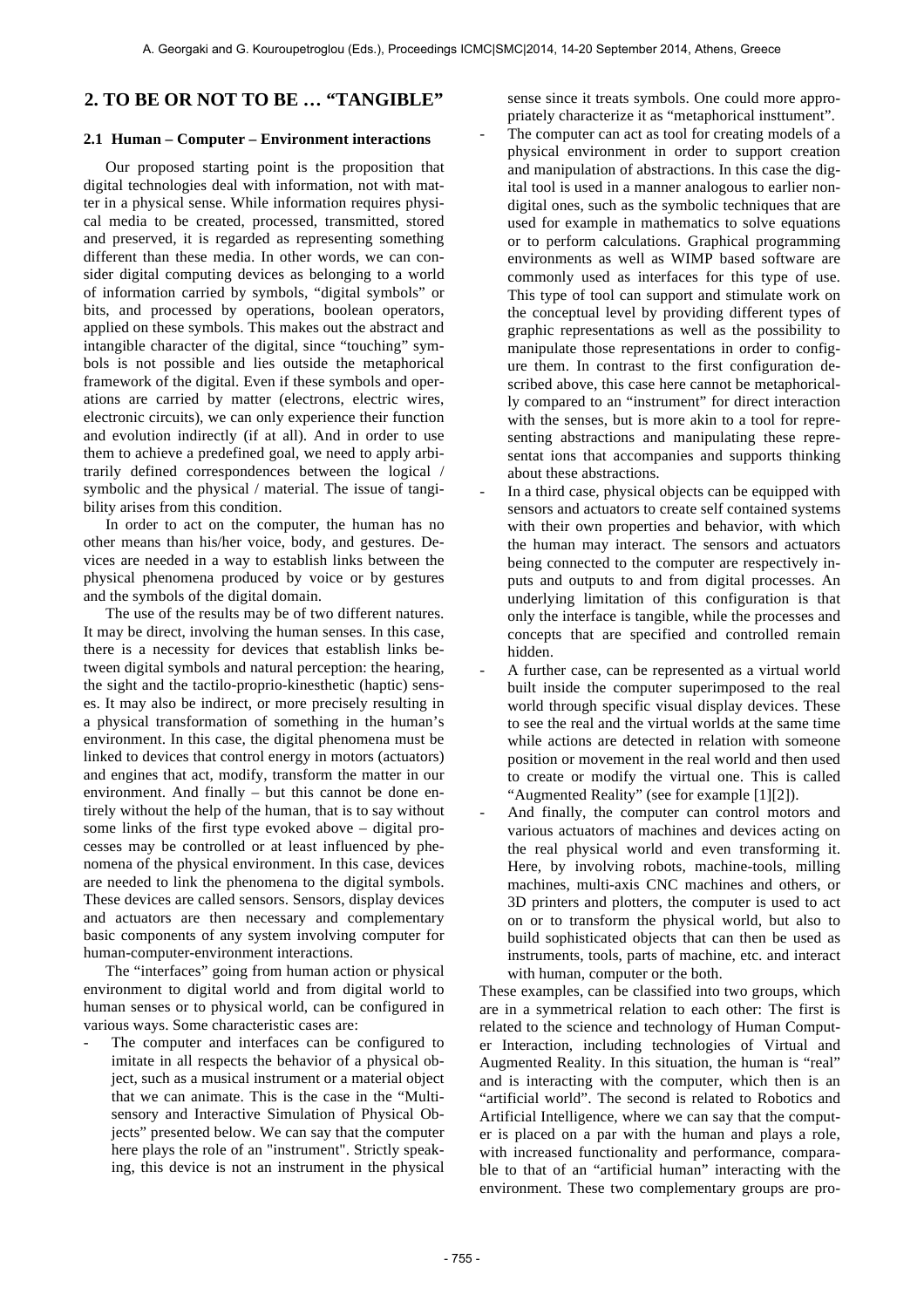posed here as the two main metaphors for the analysis of man-computer-environment interactions in the present context.

We can summarize this as a triangular system between human, computer and physical environment, and with the three kinds of resulting interactions. Even if the effective and various situations involving computers are generally more complex, we can say that they are always understandable as more or less complex networks made of this basic mesh. And then we have here the global frame to approach and discuss the question of Tangibility.

## **2.2 A cloud of terms and concepts**

#### *2.2.1 Tangibility*

In its simplest sense, tangibility is the property of an entity to be accessible to the sense of touch. This indicates two aspects: touch is perception, but also action. The sense of touch develops in the action of touch. In order to perceive the shape of objects, their weight, their texture, the way in which they can be shaped or deformed, we must interact with them. The "pure" Touch is a borderline case and very reduced sense.

But there is also a broader sense. Figuratively, in common usage, a thing is tangible if it is real, not only imaginary, if it is defined and not vague or elusive. In the legal field, a property is tangible if it has an actual physical existence, as real estate or chattels, and therefore capable of being assigned a value in monetary terms.

In the domain of Human Computer Interaction, the term Tangibility appeared at the end of the 1990's in the expression "Tangible User Interfaces". In their paper, Ishii and Elmer [3] introduced the notion of "*Tangible Bits",* allowing users *"to grasp and manipulate bits (…) by coupling the bits with everyday physical objects*". This is of course a metaphor since, as said before, bits are not objects but symbols. It is important to see here that, (i) this is the everyday physical object that is tangible, not the bits, (ii) this object is not "coupled" with bits, but a (reduced) part of its properties and movements are detected (thanks to sensors) and used as input of the computer.

## *2.2.2 Reality, Materiality, Objectivity, Presence, Concretnesse, etc.*

The term "Tangibility" is attractive because it is clearly an expression of a need that is not satisfied with the computer. But beyond the "buzz-word" there are important questions, and because it is polysemic it is rich and promising. It is sufficient, to give an idea of its richness, to mention some elements of the "cloud" of words to which it is often associated. A simple list of terms appearing as synonyms, and a list of opposing pairs of antonymic words, allows getting an idea.

Reality, materiality, objectivity, presence, concreteness, just to name a few, are often encountered as synonyms. But it is easy to note that they are not equivalent. For example, one thing can be real (a feeling, an emotion, suffering or joy) without being material or concrete. One thing may be present, or at least may seem present, without being real: the successful synthesis of a digital sound, for example the sound of a vibrating string with a physical modeling simulation may give the feeling, or even the certainty that a string is present where we listen to the sound, while there is no corresponding physical reality. But perhaps the term "re-presentation" (to present again) is more convenient here!

It is also interesting to place each of these terms in front of those who are supposed to be their antonym. We can then discover some inherent semantic difficulties. For example, "subjective" is not necessarily synonymous with "non-objective"! And of course, crossing of couple of terms sometimes is completely meaningless: for example, "non-material", as antonym of "material", is not equivalent to "abstract" as antonym of "concrete".

It is also interesting to consider some pairs of terms, associated in some expressions, where we cannot determine if they are mutually qualifying or are antonyms. The most dramatic example (as one of the authors has shown in his book "Réalités Virtuelles" [4] is "Virtual Reality" itself. It is indeed impossible (because the two uses exist) to determine whether the virtuality is here a qualifier of certain realities or if it is used as an antinomy of reality. In this case, this expression is an oxymoron, i.e. an expression which is contradictory in itself, something like "to be AND not to be" at the same time!

#### *2.2.3 Enaction*

It is now well understood that action generally goes with perception (and in numerous case is impossible without perception) and conversely, that perception needs almost always action. It is obvious for the gestural channel, which is both a channel for acting and sensing (by the touch and the tactilo-proprio-kinesthetic, TPK sense) and more, that the TPK sense is intrinsically an actionperception loop [5]. This is a reason why we can say that the "touch" is enactive. But the enaction concept [6, 7, 8] is wider: It concerns not only the intimate touch loop, but also, at different scales, the loops involving gestural action, auditory perception, gestural action and visual perception, gestural action and multisensory perception.

The enaction concept is then totally relevant in the discussion about tangibility.

Thus, we must admit that the concept is rich and complex and that it is not possible to give an initial unambiguous definition. The meaning of "Tangibility" is a work in progress, under the large and recent development of digital technologies. We propose in the next section to try to "make this notion more tangible" by providing several specific insights based on the works of different teams and institutions, some on them being in relation with the present EASTN network.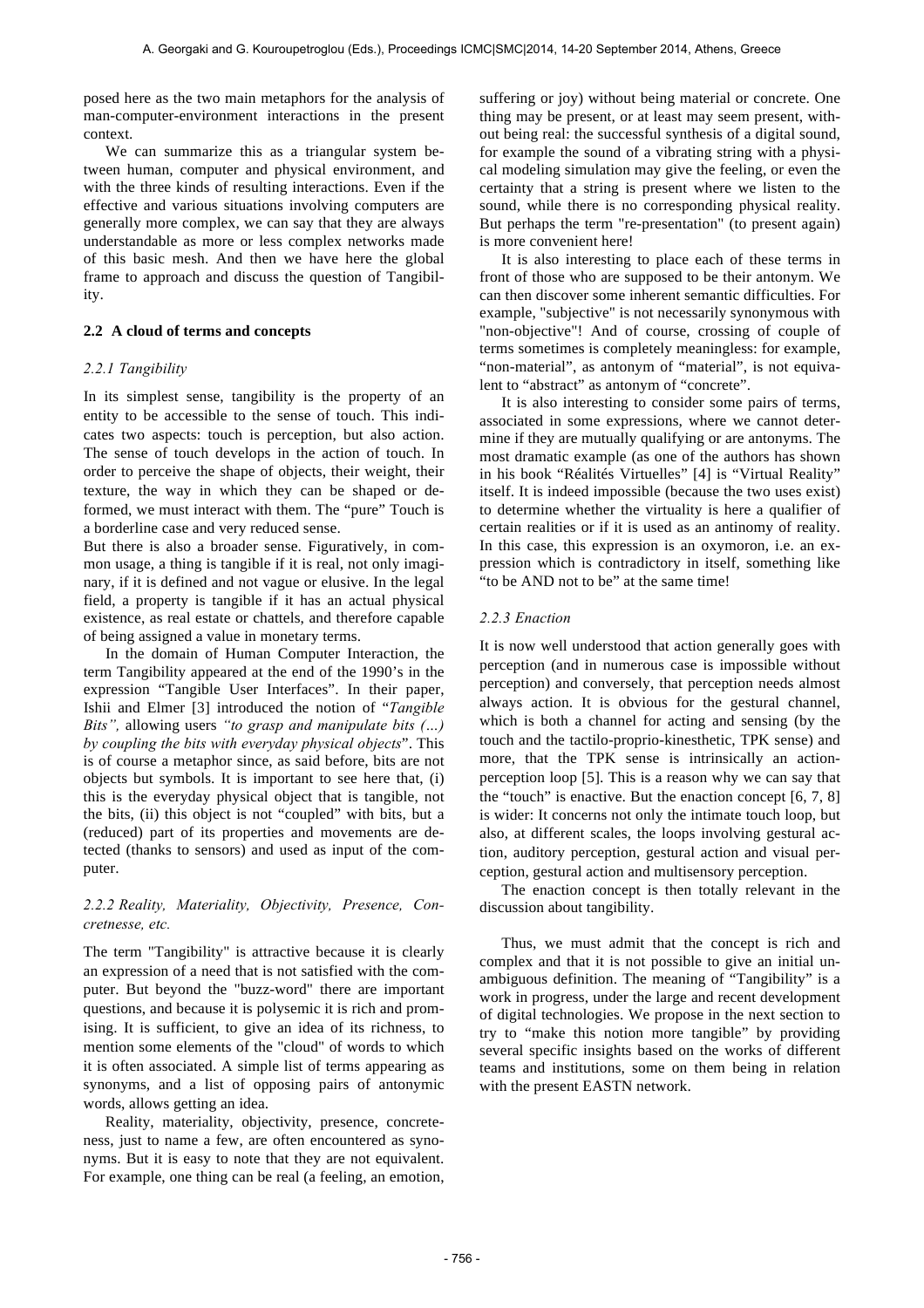# **3. DIFFERENT APPROACHES TO TAN-GIBILITY**

## **3.1 Simulated matter – Evoked matter**

#### *By Annie Luciana –* ICA Lab *– Grenoble Institute of Technology (France)*

In [9] Annie Luciana introduces the term of "simulated matter" as a new field to be explored by artistic creation. She showed that, since the first phase of real phenomenon observation or capture aiming to digitally represent it, a substantial reduction occurs: only specific aspects of this phenomenon, those that can actually be captured or analyzed according to specific fields of science, are selected and represented: for instance, the audio signal, the 3D spatial form, the displacement of a body into space, etc. This remark seems obvious. But it means no less than all other properties involved in the phenomenological experience of the human being in its relation with the real world were lost. Among them, a crucial one is the "physical matter", out of which things are made.

Beside, the very new expansion of the possibilities open by digital instruments, they dramatically shared a common property that is "*an absence"*, and an absence of what? "*The true absence of the physical matter*", as exemplified by most of 3D shape modeling software or by most of Digital Musical Instruments.

When going back from real world to perception and sensitivity by means of "re-sensorialization", this "*physical matter lost*" leads to two opposite tracks:

One can rematerialize 3D forms thanks to a real physical matter, as done in industrial processes such as Computer Aided Design and Manufacturing and its wide popularization through FabLabs trends. We can speak of "shaping", i.e. a mapping process of the virtual dematerialized 3D shape onto a real physical matter. This is usually done using robots to shape a given physical matter with virtual shapes. No doubt that such processes enable to considerably enlarge the variety of shapes that can be produced "by ourselves" and are a new support for artistic creation linking imaginary virtual shapes and tangible experiences of them.

Another is to integrate the modeling of a physical matter itself within the virtual objects design process. In this case, the matter is virtual, digitally simulated, and processes of sensorialization are then required which necessarily introduce: the virtual matter gestural perception, allowing to manipulate it as if it is real by the means of adequate haptic feedback systems; the visual perception of the behaviors of this virtual matter, rendering as precisely as possible dynamic properties; and the auditory perception of the acoustical matter behaviors. Here is the notion of "simulated matter", shifting the virtual digital process from "*what is this thing*" to "*in what is this thing*". However, in such a case, going back to physical matter is, if not impossible, terribly limitative, stamping such process as very different to the materializing process adopted in the first track presented above.

The philosophical arguments for the benefit of the concept of "simulated matter" are two. First, A. Luciani shows in [9, 10, 11] that just a little drop of simulated

matter enables to strongly evocate its materiality and, that it is not necessary to model this matter with a total physicist realism to trigger the sense of tangibility and of believability of a possible real thing. Just a kind of "thingy" is sufficient, the question being how can we discover it? Within the technical question of "simulated matter" is nested another concept, more in the field of cognition, called "evoked matter": what could be the minimum of evoked matter able to trigger the sense of believability of virtual artifacts? What could be the nature of haptic sensorialization – and more multisensory rendering - to render cognitively tangible something that it is objectively dematerialized? From what elements can we speak about "cognitive tangibility" instead of "real tangibility"? Many exciting questions that the technological as well as cognitive research will allow us to discover.

Secondly, behind this question, is the central concern for artistic creation which is of the modeling process, in other words in the discovery, the writing, the composition processes, etc. A. Luciani then assumes in [10] that the notion of "simulated matter" and "evoked matter" truly opens very new ways for artistic creation, as it allows at the same time to rehabilitate the necessity of the tangibility supported by the feeling of "in what is this thing" with the infinity of the space of the virtual simulated matter, which can become a feature to be written, modeled, composed.

## **3.2 Multisensory and Interactive Simulation of Physical Objects**

#### *By Claude Cadoz –* ACROE *– Grenoble (France)*

The computer is used in this approach of the ACROE-ICA Lab. in Grenoble, as a means to simulate the physical world in such a way that the human can interact with this virtual world in the same way as with the real world. If we focus on particular objects like instruments or tools for artistic creation (music, visual arts, etc.), this leads firstly to introduce devices that allow to establishing links between the gestures and digital symbols, and at the same time devices that establish links between digital symbols and hearing, sight, perception by the fingers, the hands and the body. The interaction through the gesture, which allows both emitting and receiving of information, requires special devices, which are today called gestural force feedback systems. It also requires dedicated devices to elaborate acoustic phenomena and also visible phenomena from digital electronic phenomena. They are digital / analogue converters followed by loud speakers, visual display devices, etc.

It is also necessary to program the computer to calculate, as a result of the gestural actions and with the required speed, digital sequences corresponding to mechanical, acoustic and visual phenomena. Moreover, these calculations must be achieved in such a way that all resulting perceptible phenomena behave exactly like in the case of a real physical object. This object may be defined according to a real existing object, but it may also be a chimera.

This approach is the subject of the work of ACROE and ICA laboratory (Grenoble Institute of Technology) for several decades. The recent developments in this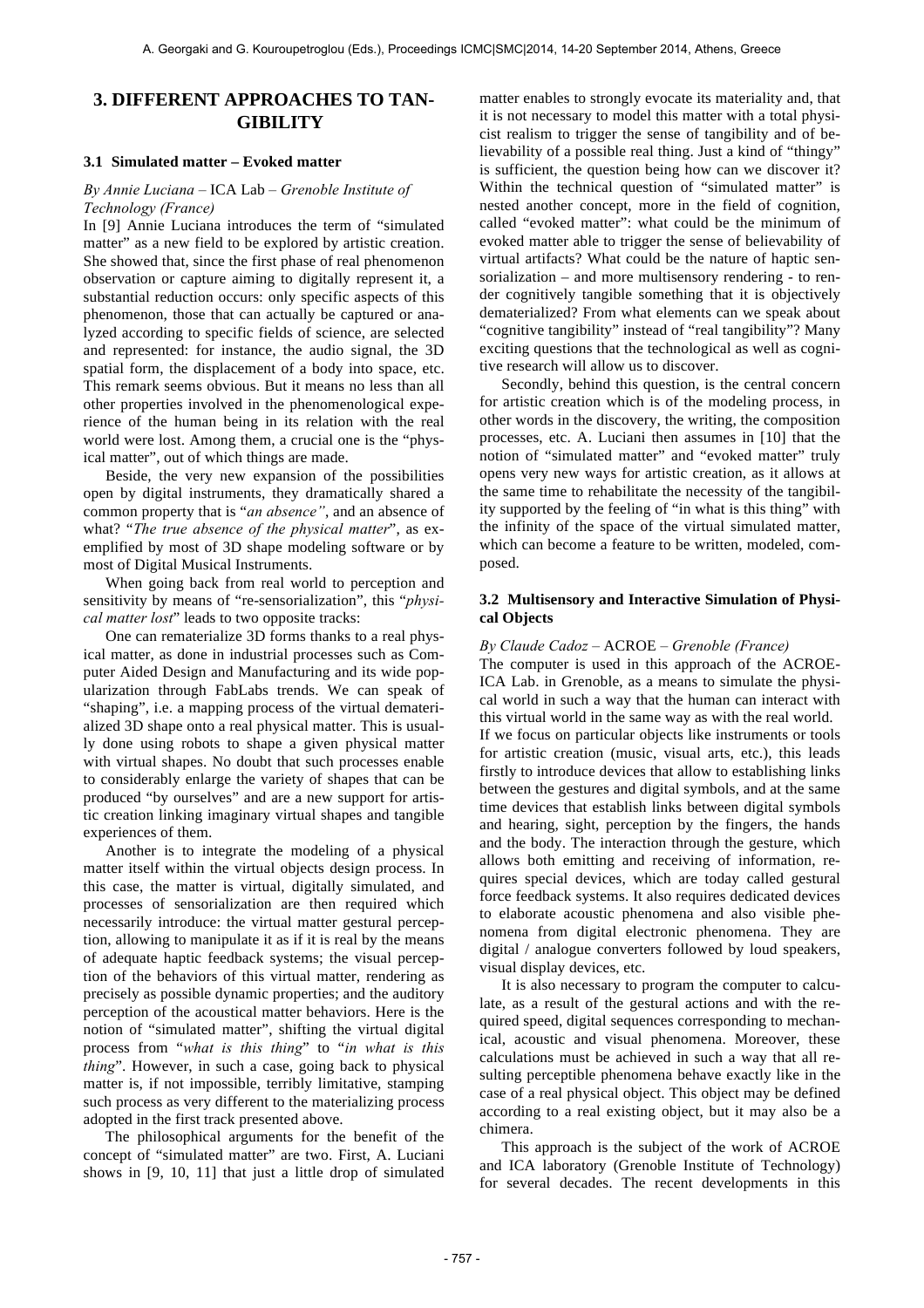approach put together high performance force-feedback devices developed by ACROE-ICA (the *Gamma Console*©, a force feedback system with 24 degrees of freedom) and the GENESIS environment for creating models in the CORDIS-ANIMA language, to simulate and to play them in real time [12, 13, 14, 15].

In this situation, it is legitimate to speak of tangibility if we consider the elementary meaning of this word, which is to "touch" the things. Indeed, using a forcefeedback device, we actually touch matter: the one of the mechanical part of the device. Nevertheless, what is real and material is the device, but not the "object" with which we are interacting in this multisensory way. Actually, this object doesn't exist. However, what is very important here, since it is in fact the principle and the objective of this approach, is that we have the sensation of presence of this virtual object. For example, when we simulate a vibrating string that we pluck with a simulated plectrum through a force-feedback key, producing then the sound, the moving image and the haptic feeling in our fingers, we have the conviction that the object is here, is present here.

The next question may then be: why is this important? What's the point?

In fact, when we are confident that the object we have in front of us is real, that it is not only something coming from our imagination, then we are willing to consider it as a means, a tool that will help us to objectify and to express precisely our thoughts and our imagination for others. This is the way in which we behave with real instruments: as objects that are external to us and through which, when we play, we can create expressive sounds.

It is under these conditions of reality and materiality that the instrument can become a kind of organic extension of us.

The principle of Multisensory and Interactive Simulation of Physical Objects is then to try to implement all conditions, whereas we are interacting with a dynamic system of symbols, to procure the conviction that we are interacting with a real object.

This is not easily achievable. Indeed, if the conditions of interaction with the system are too abstract, too far away from what our gestural bodies and our sense organs are used to treat, that is at a minimum concrete physical phenomena directly producible by our gesture or perceivable by our senses, this incorporation, this embodiment does not happen, and the relationship with digital objects becomes totally different or incompatible with the finesse and richness that are necessary for expressiveness and sensitivity.

And finally, what emerges from this is that the sense of presence is not obviously related to reality. A subtle science is: how, using artifacts, to give the feeling of presence or the belief that what is in front of us is real, even if it is not true, allowing then in particular an embodiment, this last being at its turn so important and so necessary in a certain (large) part of the (artistic) creation process?

Another word can be introduced in the discussion: *Objectivity*. It was implicit in the previous arguments as soon as we said that we need to be sure that what we are confronted with is not only from our imagination, is not purely *subjective*. In order to get this, a first strategy of our cognitive system is to verify a permanency of the things while we are changing and acting ourselves.

So by comparing our voluntary actions and what varies and what remains invariant in the phenomena that we perceive in consequence of our actions, we can conclude that we have or not an object, in front of us, in an environment which is objective. This is what the Virtual Reality has achieved at its beginning (in the 1990's) in particular with the first immersive 3D visual displays, associated with 3D body movements sensors (head-mounted screen for example). While the person is moving, the computer recalculates the 3D scene in order to give to the observer the feeling that this scene is outside of him (objective) and that he is moving inside it.

In such a situation, even if the sense of presence is highly increased when we use gestural devices with force feedback, these devices are not absolutely necessary.

A large number of other strategies, often much more simple, can work very well. For example, it was already the case with the simple technique of perspective in classic drawing and painting. What is working here is a specific consistency inherent to the visual *stimuli* that map with those we would have in front of a real scene. If we accept to speak here yet of tangibility, we must consider that to touch the matter is not always necessary for it.

In fact, in the works of ACROE-ICA and in particular with the GENESIS software environment for musical creation, such sensory consistency is used, or more generally the paradigm of "physical metaphor". In the part of the user interface used to build the virtual objects, we allow to do this through a direct graphic manipulation of the components of the physical model on the screen. The screen is then a metaphor of a physical worktable.

Despite the fact that, in this case, there is no touch, it is this kind of "tangibility" which allows supporting and stimulating the conception, creation and construction of these "objects".

## **3.3 Designing and Making Digital/Physical Things by Physical/Digital Means**

## *By Alexandros Kontogeorgakopoulos –* CSAD *(Cardiff School for Art and Design) – Cardiff – Wales.*

The world of fabrication and digital arts are nowadays easily combined and mixed through the digital fabrication revolution and the digital computation revolution [16]: in the same moment and place we can design and build the physical object, the hardware, the software and through transducers (sensors and actuators) link the physical and the virtual world dynamically. Our belief is that the digital artists should be exposed in the physical and virtual world simultaneously. Our aim is to bring the virtual even closer together with the physical workbench.

Particularly Cardiff School of Art and Design (CSAD) strongly emphasizes and celebrates the fact that the artist (and designer) is able today probably for the first time in history to easily design, fabricate and experience simultaneously physical systems and virtual systems with the help of computer tools. Digital fabrication gives access to everyone to design and produce tangible objects. Machines for personal digital fabrication include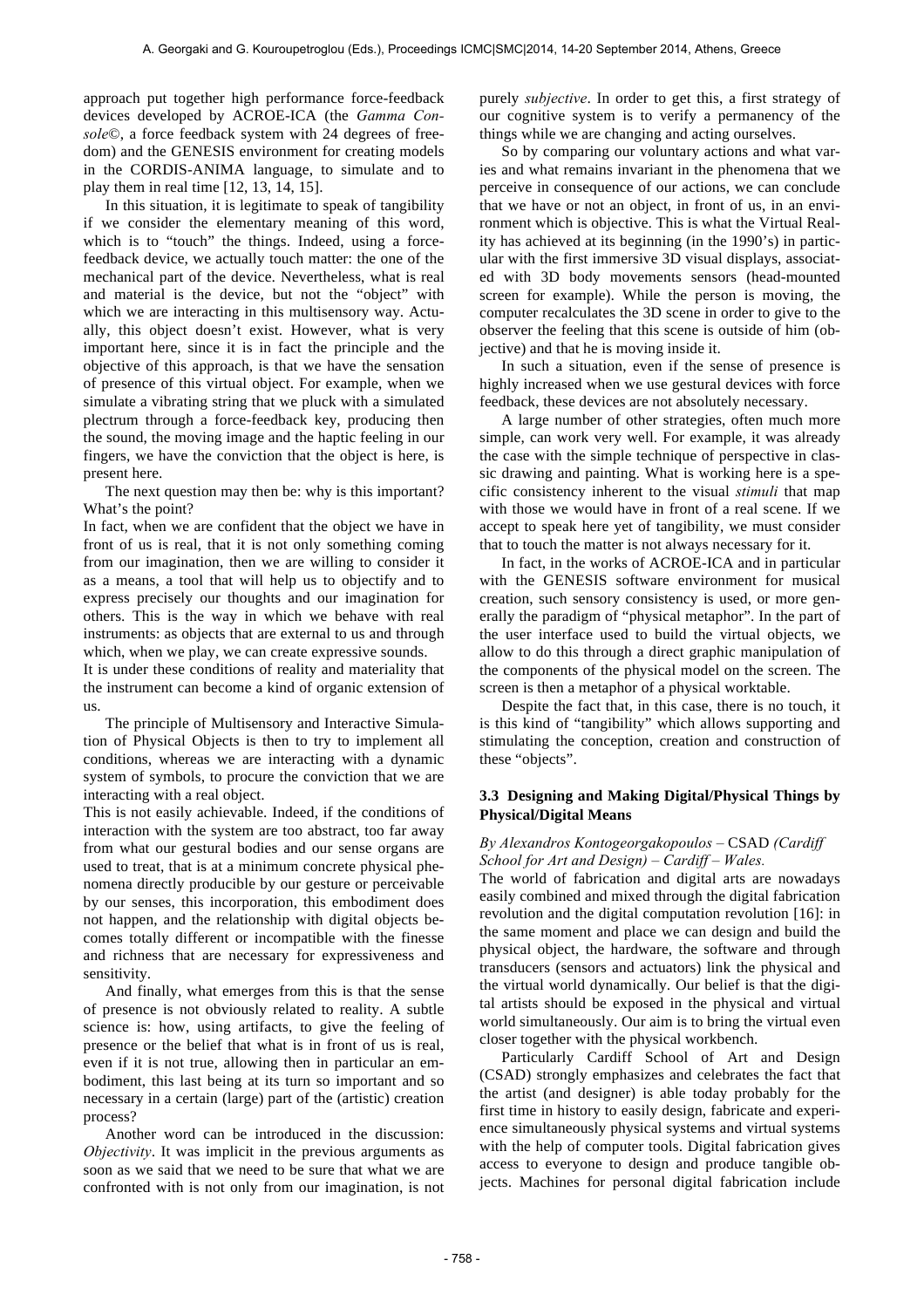CNC milling machines, laser cutters, 3D printers and plotters. Digital fabrication laboratories (from specialized workshops to the widespread Fab Lab network $\overline{3}$ ) facilitated significantly the bridge between the tangible and the intangible. Therefore the concept of tangibility is deeply related to the harmonious combination of bits and atoms in the artistic work and in the workflow: how (what and why) we make physical things digitally and how (what and why) we make digital things physically. The passage from data to things and from things to data can open up many new possibilities in artistic creation with digital technology. An interesting research, which employs digital fabrication technologies for the design and the fabrication of acoustic instruments, is the 3D printed flute [17]. Another project, which combines both 3D printed wind instruments augmented with electronic sensors and visualization algorithms, is *The God Article* project [18]. An interactive composition is currently under development by Alexandros Kontogeorgakopoulos which uses the idiosyncrasies of both the physical and the digital part of the developed wind instrument. Other examples of CSAD's creative and research projects so far are related to active haptic interactions (touch immaterial things), augmented realities (see immaterial things), sound synthesis (listen to immaterial sounds) and digital fabrication (make material things digitally) [19].

We believe that materiality and virtuality will converge in our near future (if they have not converged yet!) and therefore a different concept about tangibility will emerge. It is the artists and designers roles to explore creatively through their work the interactions we have as humans with digital and physical objects, gain a sensory understanding of how code and matter can be formed and manipulated by the creative mind and the skillful hand and what tangibility means in our society today. The Fab Lab movement introduced by Neil Gershenfield [16, 20] is not only a revolution related manufacturing and personal fabrication but also a means to rethink about tangibility in the digital arts.

## **3.4 Immediacy - intimacy and manipulation – Extension of the Tangibility metaphor**

*By Iannis Zannos* – Ionian University *– Corfu – Greece.* Considering the sense of Tangible as that which can be perceived through touch, and that which can be touched, it is possible to identify two aspects which distinguish the idea of tangibility from concepts related to the other senses. These aspects are: "immediacy" (or "intimacy") and "manipulation".

The first aspect, immediacy or intimacy refers to the fact that the sense of touch relies on immediate physical contact with the perceived object, as opposed to senses such as hearing, vision or smell, which connect to the object via an intermediate medium/channel over distance. In that sense, tangibility gives us the most intimate experience of an object. Analyzing this further, one observes that experiencing objects through touch requires a different type of focusing of attention than with other senses. To know an object through touch involves active explora-

 $\overline{a}$ 

tion of the object over time through physical movement. While vision and hearing also involve time and active focus of attention, the type of attention and the rate of flow as well as the type of information received through these senses is different than that of touch. Thus, an objective of research in tangibility is to specify these differences in greater detail and to characterize the type of information as well as the flow mechanism for receiving that information through the different sense channels.

The second aspect, "manipulation", is one in which perhaps tangibility distinguishes itself most strongly from all other modalities of the senses. Touching is our primary means of effecting changes on objects in our environment. Also, touching is the only modality that works equally in both directions: the same action of touching is at the same time an input and an output act. By comparison, the other sense channels require different means for input (hearing of sound through the ears, seeing through the eyes) and output (creating sounds through voice or other means, displaying objects visibly).

Both this and the fact that touching involves direct physical contact give tangibility a clearly prominent status among other modalities with respect to immediately affecting objects in our environment. Consequently, when looking for metaphorical extensions of tangibility as a concept, the characteristics of immediacy and manipulation provide a potent frame of reference, or a clearly perceptible point of departure.

Two approaches are proposed here to explore these metaphorical extensions.

One is by substituting through other, indirect, means for the aspects of tangibility that are lacking in other media, as is done for example in manipulation of virtual objects through gestures. The other one is to strive to imitate or create the characteristics of the tangible mode of operation in modalities that are essentially far removed from the realm of tangibility. This can mean many things. For example, it may be valuable to try and develop modes of operation on virtual programming objects in code that are as immediate as possible in their effect, and that allow one to manipulate the structure of objects as directly as possible. Detailed knowledge of the way that tangible media work can thus leads to new ways of interacting with the intangible.

Another way can be to strive to imitate or impart the (subjective) sense of the tangible through other means, in other words, to use sound or images to express experiences that belong to the realm of the tangible. The approach outlined above involves a combination of analytical, empirical and experimental/constructive activities that complement each other. If there are any new paradigms waiting to be discovered in the realm of tangibility, these can best be sought through concerted efforts.

## **4. CONCLUSION**

The above presentations describe different approeaches and thoughts on the notion of tangibility. A convergence of concerns is discernible, centering on the need to combine the versatility and freedom of digital technologiese, with the immediacy and physicality of tangible interfaces. This can otherwise be described as the need to combine

 $3$  https://www.fablabs.io/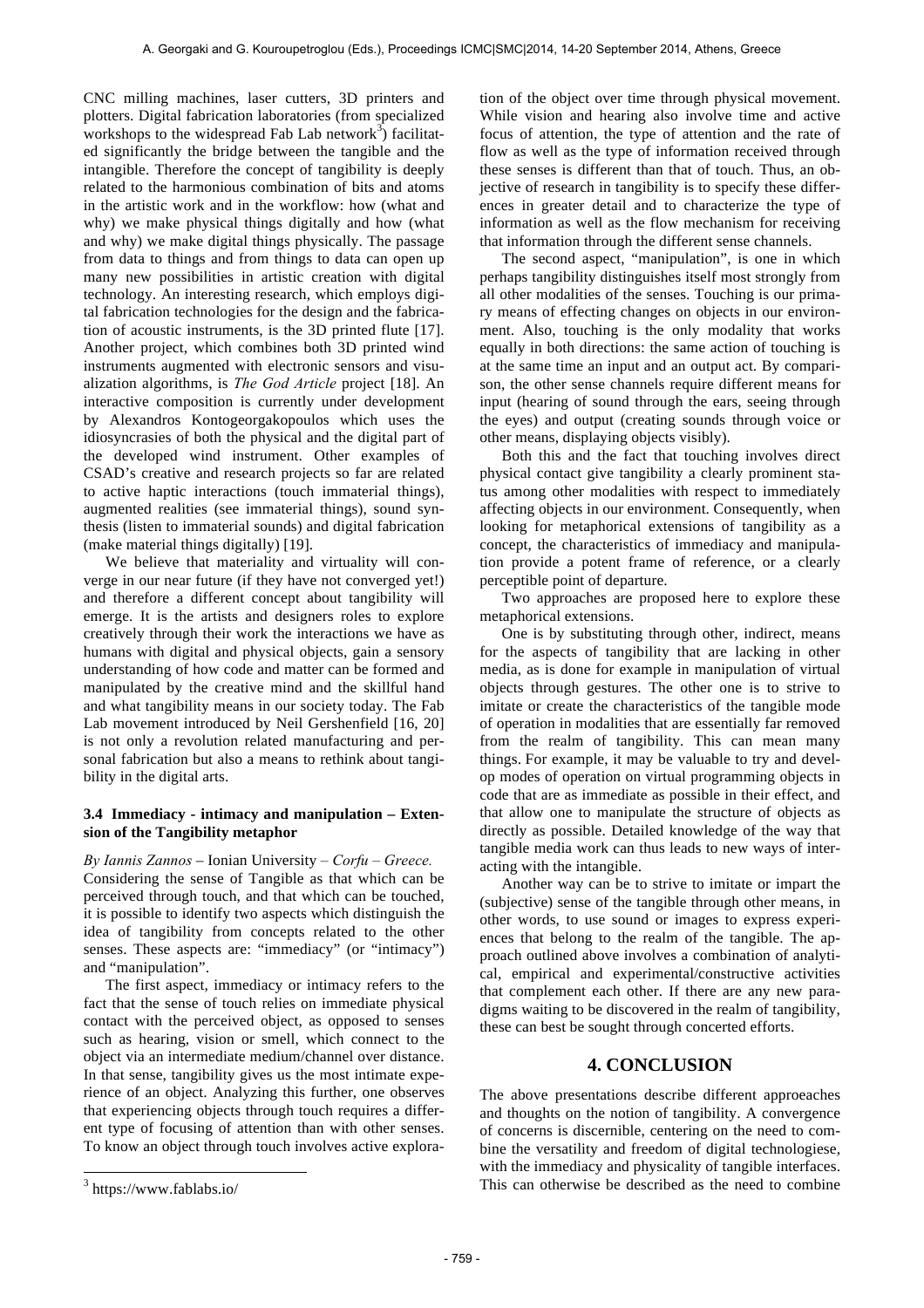virtual/symbolic/intangible with real/physical/tangible aspects. This short and incomplete overview outlines various attempts to achieve this "coming back". Each of them can be characterized by, the nature, the meaning, the mode of combining the relation between the world of physical objects or objective phenomena and the world of digital symbols.

For instance, in the multisensory and interactive simulation of physical objects, there is a cognitive reference to the real world and the real matter, a digital modeling of this reference in the computer, and a "come back to reality" through digital to physical transducers and in particular the bidirectional transducers in the case of gesture.

At the other side, in designing and making digital/physical things by digital/physical means, there are two purposes. One is simply to go from the digital world, whatever the way in which it is built, to real and true material objects (made of atoms) that can be used as our ordinary objects, our tools, or even our houses. This was the purpose and the function of the first CNC machines. The second purpose is to try to dissolve the boundary between the digital world and the physical world.

This raises in a certain way the same key question as the physical objects simulation, which is, "*is it actually possible?*"

In the extension of the tangibility metaphor, there is a third purpose, which may combine with the previous in many ways, which is to try to give to entities which are not real, not concrete, even purely symbolic, the status and the "presence" of real or material objects that we can manipulate.

Pushed to the extreme exaggeration for the sake of argument, it raises a very interesting and intriguing question: "*is it possible, and to what extent, to "touch" and "feel" abstractions?*" Or, conversely, "*is an abstraction not precisely characterized by the fact that it cannot be touched or felt?*"

#### **Acknowledgments**

The EASTN project has been funded with support from the European Commission. This publication reflects the views only of the author, and the Commission cannot be held responsible for any use which may be made of the information contained therein'

#### **Endnotes**

• ACROE (Grenoble - France), well-known as a pioneer in physical modeling for artistic creation and in design of force-feedback gestural devices and multisensory real-time simulation platforms, aiming to turn the computer into a true instrument for artistic creation. AC-ROE has also developed several computer environments for artistic creation, in particular GENESIS for computer music and MIMESIS for animated image.

• ICA Lab. (Engineering for Artistic Creation Laboratory, Grenoble - France), created at Grenoble Institute of Technology (GIT) in 1999. It is, in partnership with the ACROE, in charge of research on science and technology of artistic creation in music, animated image and multisensory arts. It is also in charge of academic teaching through the Art Science and Technology (AST) master degree's and the AST platform.

• Cardiff School of Art & Design<sup>4</sup> (CSAD), first opened in 1865 as Cardiff School of Art is today part of Cardiff Metropolitan University. It is one of the oldest Art Schools in the UK and its undergraduate and post graduate courses includes Fine Art, Ceramics, Artist Design Maker, Textiles, Illustration, Graphic Communication, Product Design and Architectural Design and Technology. CSAD is a lead partner in the Wales Institute of Research in Art and Design and it is part of the Fab Labs collaborative global network as Cardiff Fab Lab.

• Fab Lab Barcelona<sup>5</sup> – Advanced Architecture of Catalonia<sup>6</sup> (Barcelona - Spain) is a cutting edge education and research center dedicated to the development of architecture capable of meeting the worldwide challenges in the construction of habitability in the early 21st century. It is one of the leading laboratories of the worldwide Fab Labs network, gathering innovative workshop equipped with small-scale and large-scale, traditional and digital, fabrication tools.

• The Center for Art and Media<sup>7</sup> (ZKM) in Karlsruhe holds a unique position in the world. Its work combines production and research, exhibitions and events, coordination and documentation. ZKM's Institute for Music and Acoustics (IMA) is a creative hub that aims at developing new technologies in digital music such as the Klangdom, a unique 43-channel loudspeaker, and its driving software, Zirkonium. IMA also supports the creation of new compositions through artist residencies, production support and by organizing a series of concerts open to the general public.

• The Ionian University (IU) in Corfu, involves two of its departments, combining education, research and production, in this network. The Department of Audiovisual Arts (AVARTS), specialized in interactive digital arts of sound and image, photography, audio and visual design. The Music Department, which focuses with the EPHMEE (Electroacoustic Music Research and Applications Laboratory) on the study and production of original work within the field of sonic art and technology.

#### **5. REFERENCES**

- [1] R. Raskar, G. Welch, H. Fuchs, "Spatially Augmented Reality", *First International Workshop on Augmented Reality*, Sept 1998.
- [2] B. S, Greenhalgh, C, Reynard, G, Brown, C and Koleva, B. "Understanding and constructing shared spaces with mixed-reality boundaries". *ACM Trans. Computer-Human Interaction*, 5(3):185–223, Sep. 1998.
- [3] H. Ishii, B. Ullmer. "Tangible Bits: Towards Seamless Interfaces between People, Bits, and Atoms", *in Proceedings of Conference on Human*

l

 $\frac{4}{5}$  cardiff-school-of-art-and-design.org<br> $\frac{5}{5}$  www.fablabbcn.org

 $6$  www.iaac.net

 $7$  www.zkm.de